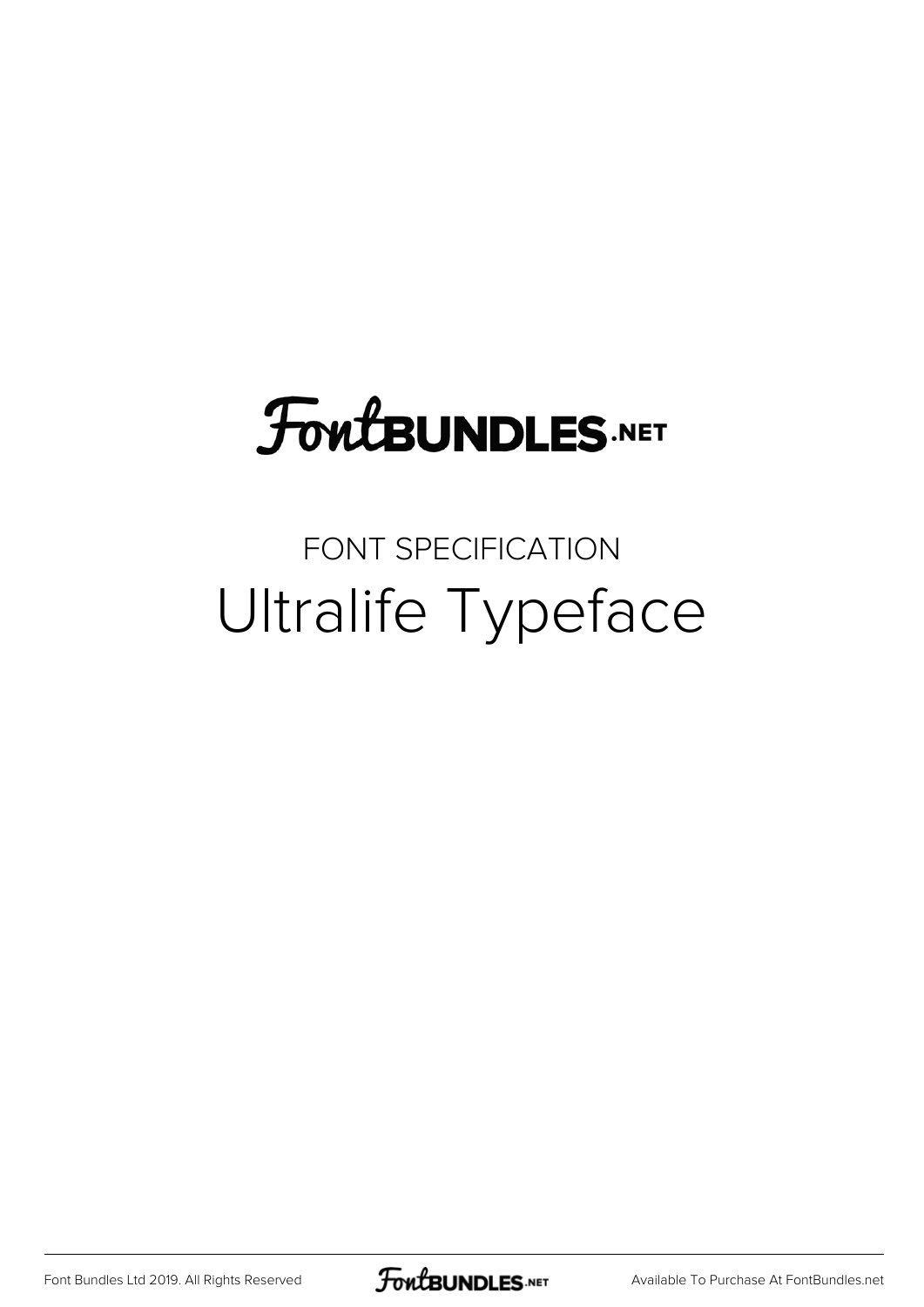#### Ultralife Clean - Regular

**Uppercase Characters** 

### ABCDEFGHIJKLMNOPORST UVWXYZ

Lowercase Characters

## ABCDEFGHIJKLMNOPQRST UVWXYZ

Numbers

### 0123456789

Punctuation and Symbols

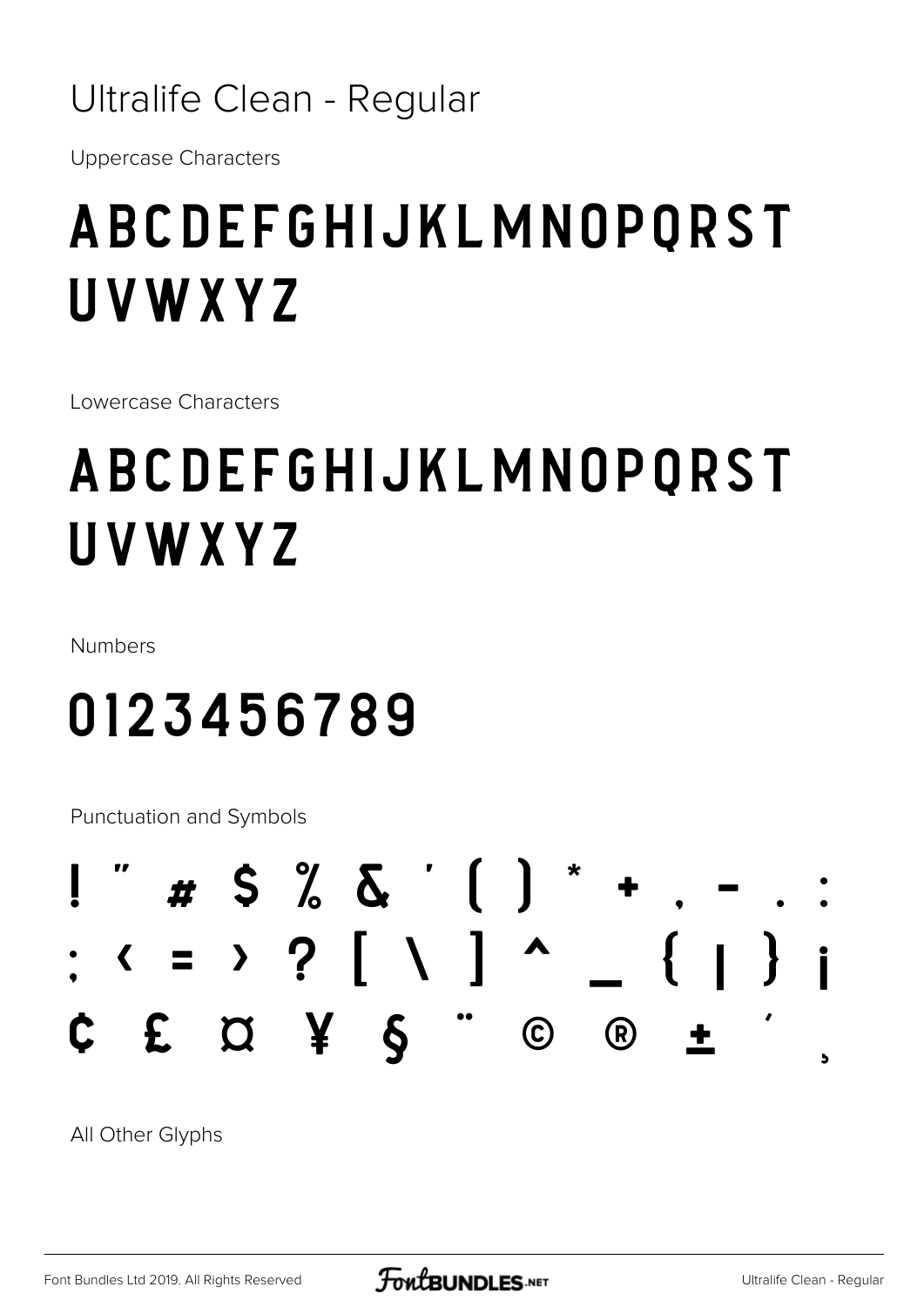# À Á Â Ã Ä Å Æ Ç È É Ê Ë Ì Í Î Ï Ð Ñ Ò Ó Ô Õ Ö × Ø Ù Ú Û Ü Ý Þ ß à á â ã ä å æ ç è é ê ë ì í î ï ð ñ ò ó ô õ ö ÷ ø ù ú û ü ý þ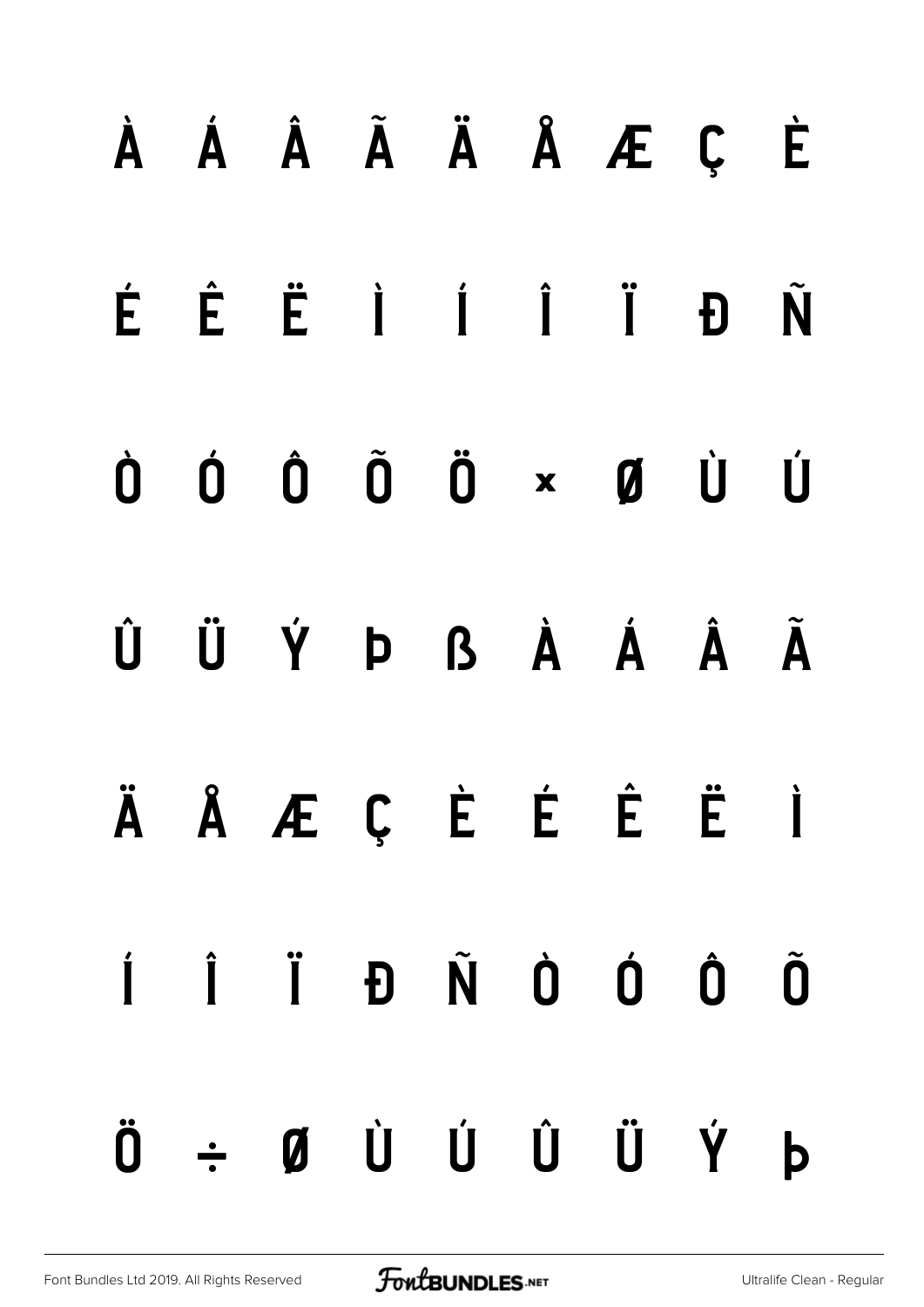#### Ÿ I Ł Ł Œ Œ Š Š Ÿ



**TM** 

R H A B A  $\mathbf{A}$ R

#### H A B

Font Bundles Ltd 2019. All Rights Reserved

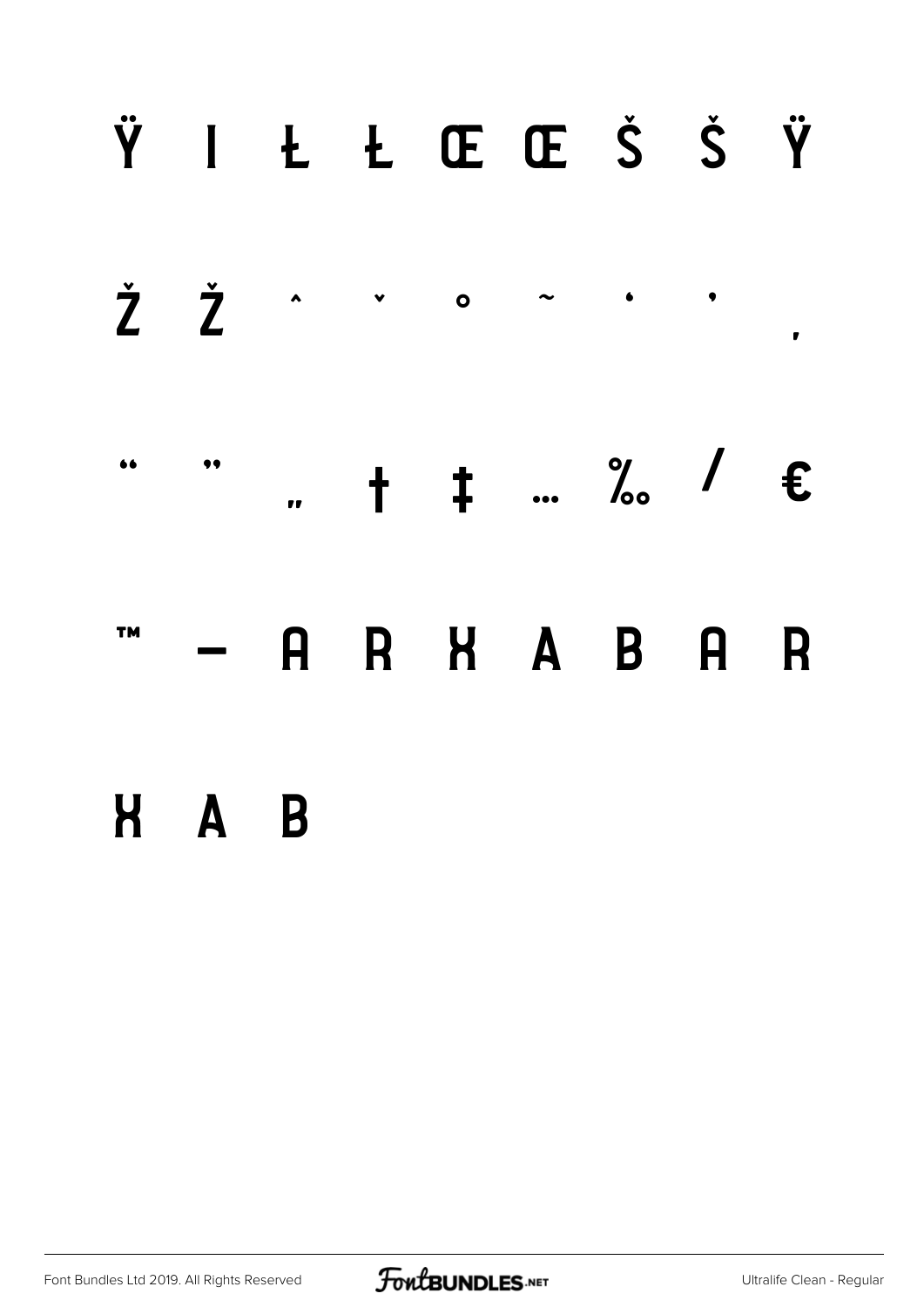#### Ultralife Sans Clean - Regular

**Uppercase Characters** 

#### ABCDEFGHIJKLMNOPQ **RSTUVWXYZ**

Lowercase Characters

#### ABCDEFGHIJKLMNOPO **RSTUVWXYZ**

Numbers

#### 0123456789

**Punctuation and Symbols** 

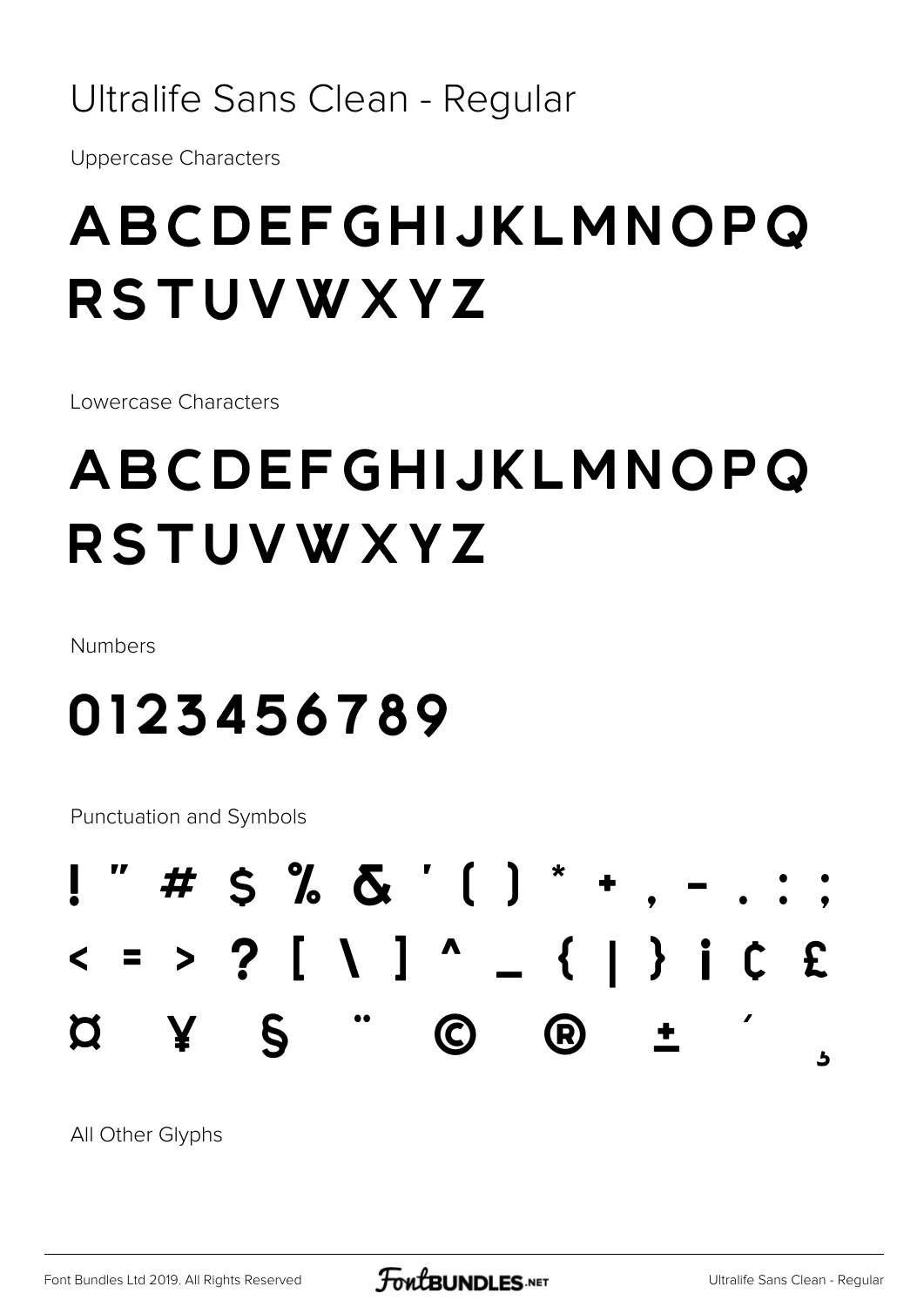## À Á Â Ã Ä Å Æ Ç È

É Ê Ë Ì Í Î Ï Ð Ñ

Ò Ó Ô Õ Ö × Ø Ù Ú

Û Ü Ý Þ ß à á â ã

ä å æ ç è é ê ë ì í î ï ð ñ ò ó ô õ ö ÷ ø ù ú û ü ý þ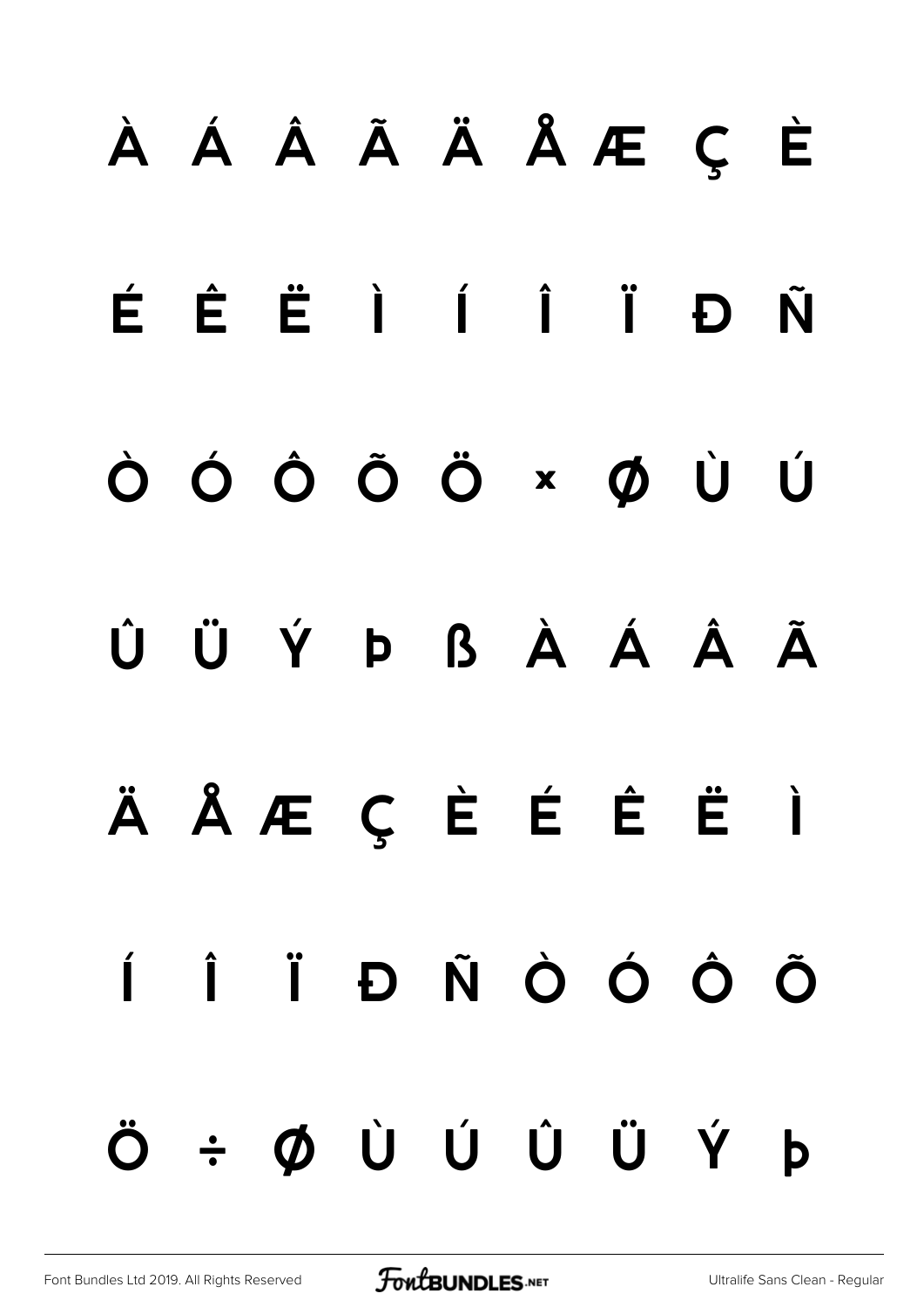#### ŸŁŁŒŒŠŠŸŽ



 $\int f$  im  $\overline{\mathbf{H}}$  $\Delta$ 

## NOAKLRTXA A H N O A K L R T

Х А

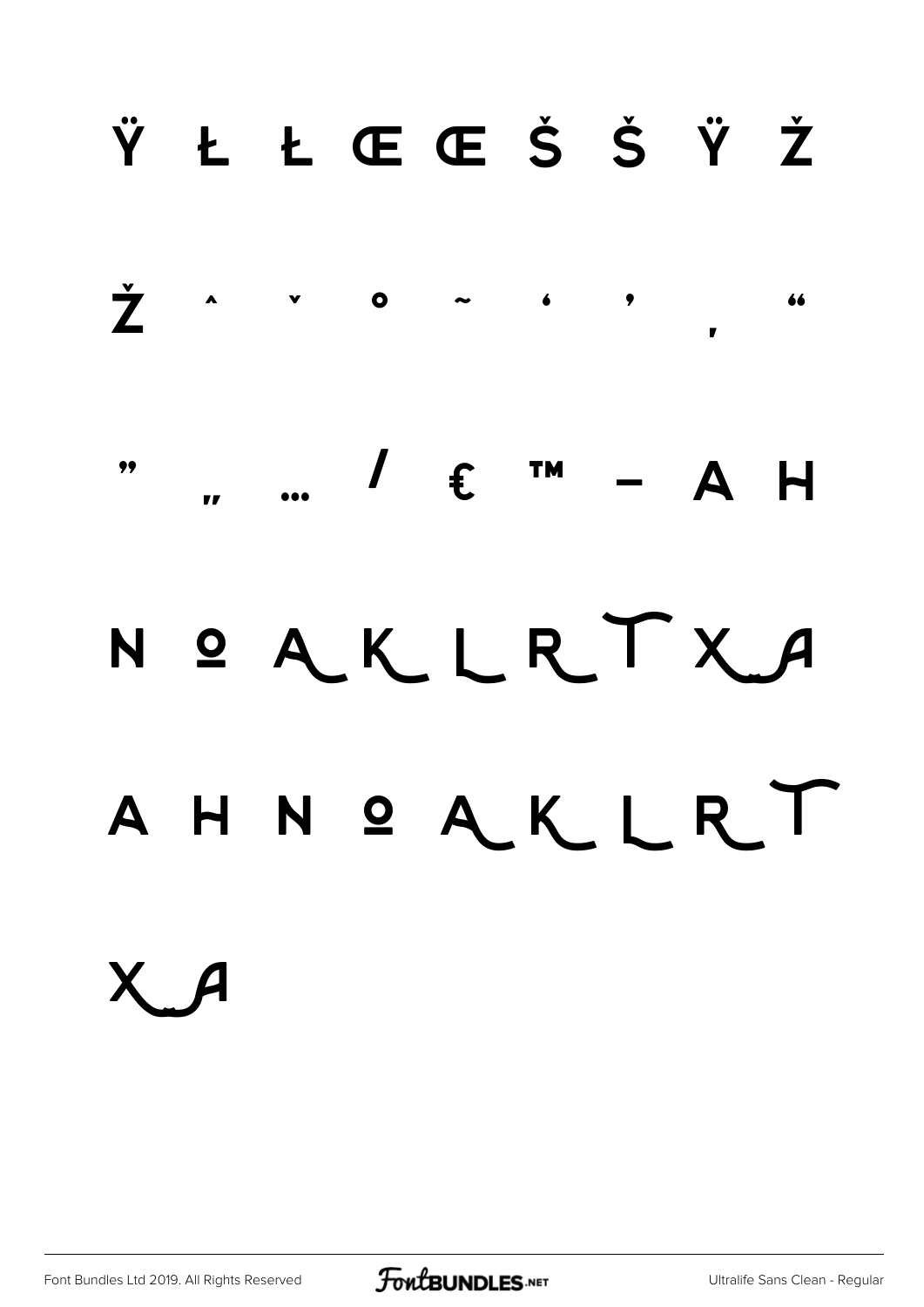#### Ultralife Stamp - Regular

**Uppercase Characters** 

#### ABCDEFGHIJKLMNOPQRST UVWXYZ

Lowercase Characters

### ABCDEFGHIJKLMNOPORST UVWXYZ

Numbers

#### 0123456789

Punctuation and Symbols

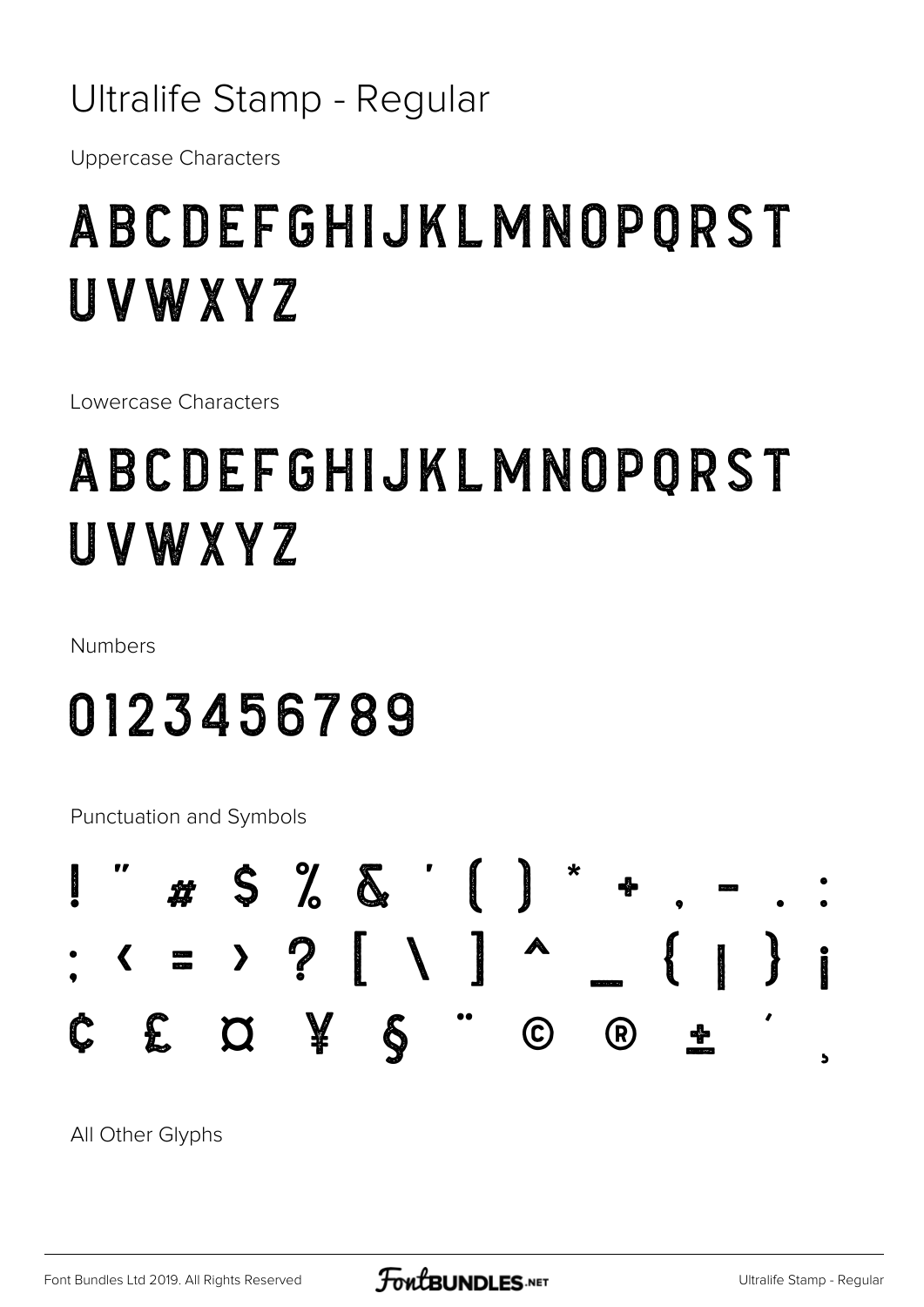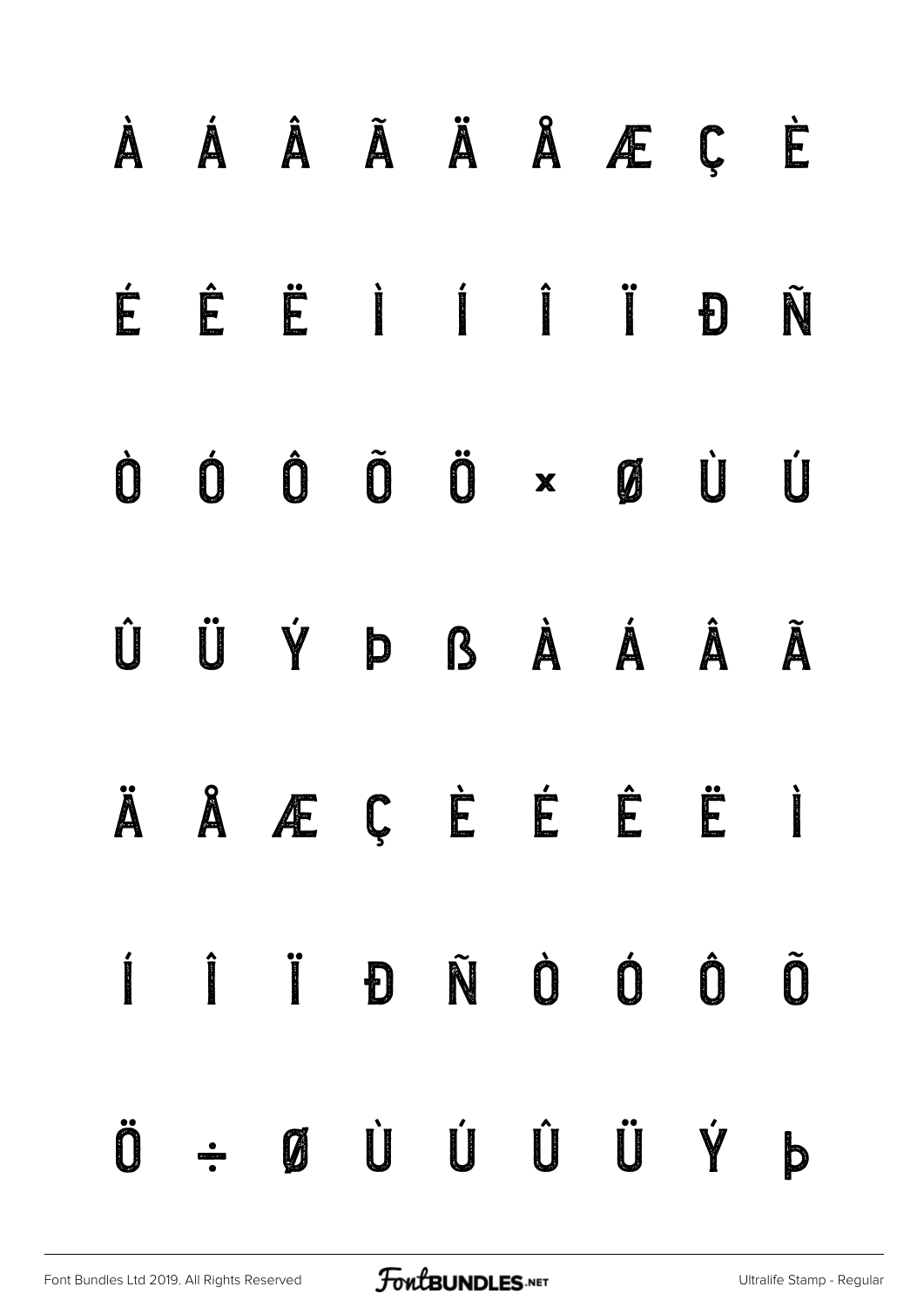#### ŸIŁŁŒŒŠŠŸ ŽŽ  $\blacktriangle$  $\bullet$  $\sim$  $\bullet$  $\blacktriangledown$  $\mathbf{r}$  $+$   $+$   $...$  % /  $\epsilon$ 66  $\bullet$  $\mathbf{r}$ R K A B **TM** A  $\boldsymbol{\mathsf{\Omega}}$ R H A B

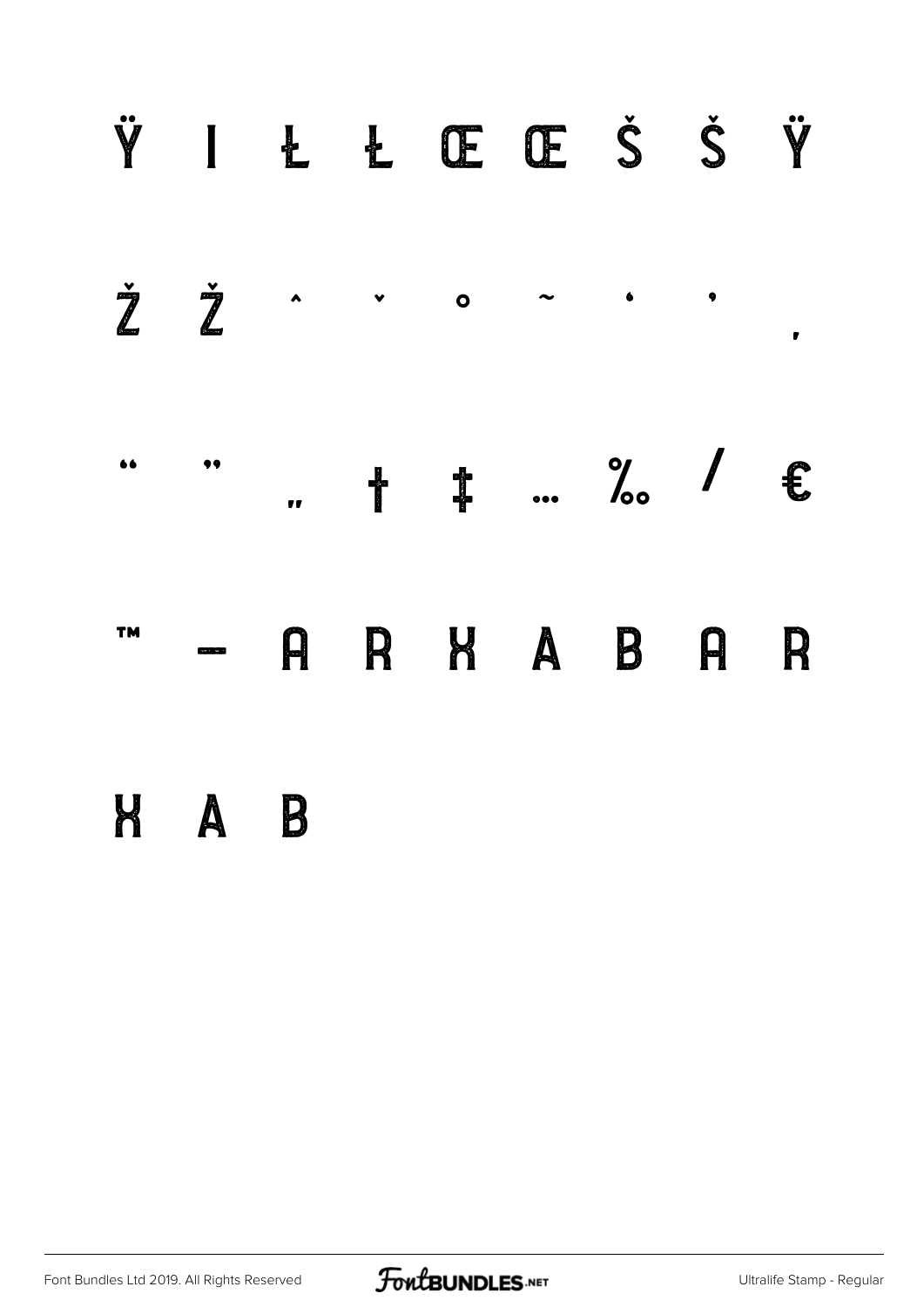#### Ultralife Sans Stamp - Regular

**Uppercase Characters** 

#### ABCDEFGHIJKLMNOPO RSTUVWXYZ

Lowercase Characters

#### ABCDEFGHIJKLMNOPO RSTUVWXYZ

Numbers

#### 0123456789

**Punctuation and Symbols** 



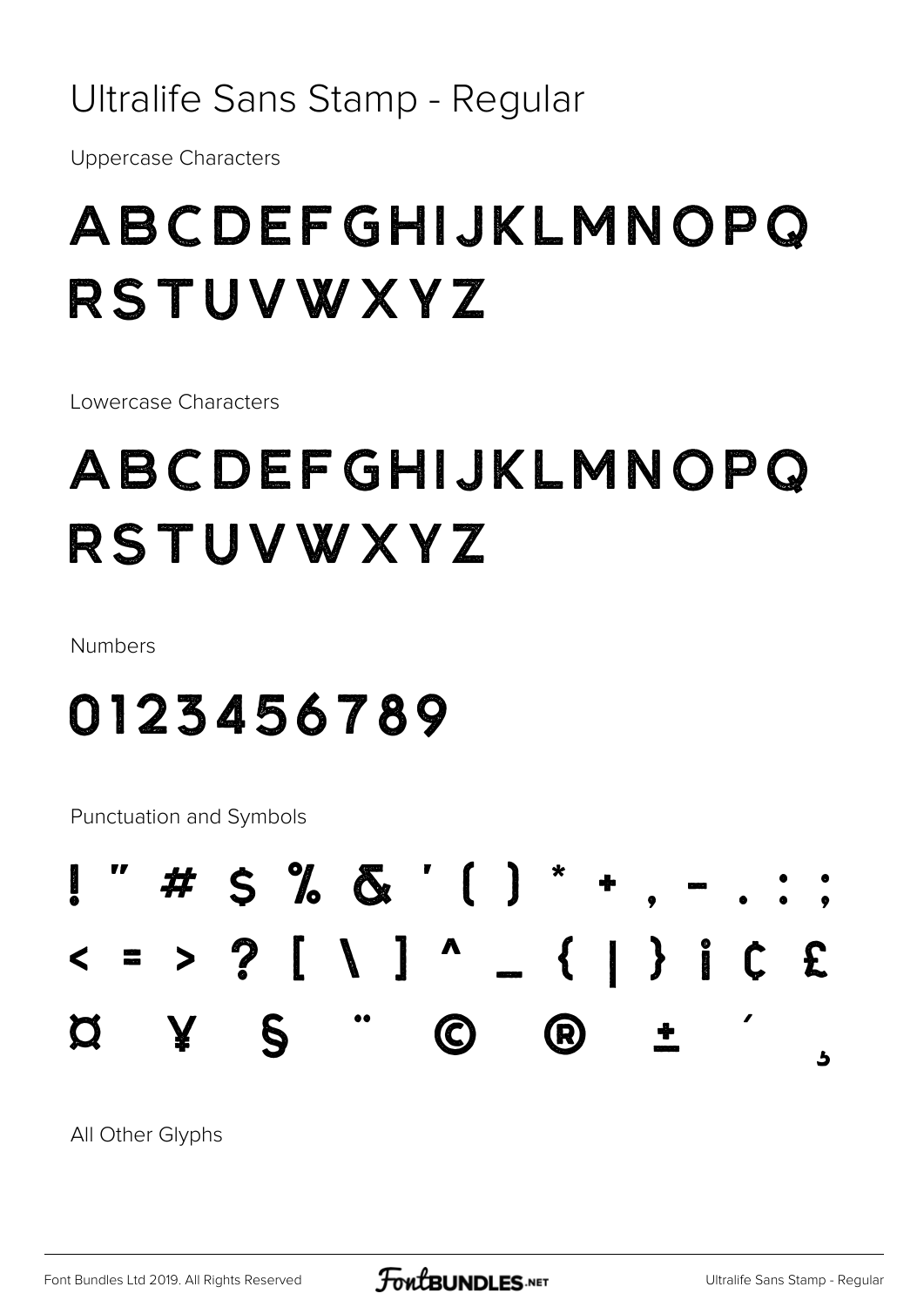# À Á Â Ã Ä Å Æ Ç È É Ê Ë Ì Í Î Ï Ð Ñ Ò Ó Ô Õ Ö × Ø Ù Ú Û Ü Ý Þ ß à á â ã ä å æ ç è é ê ë ì í î ï ð ñ ò ó ô õ ö ÷ ø ù ú û ü ý þ